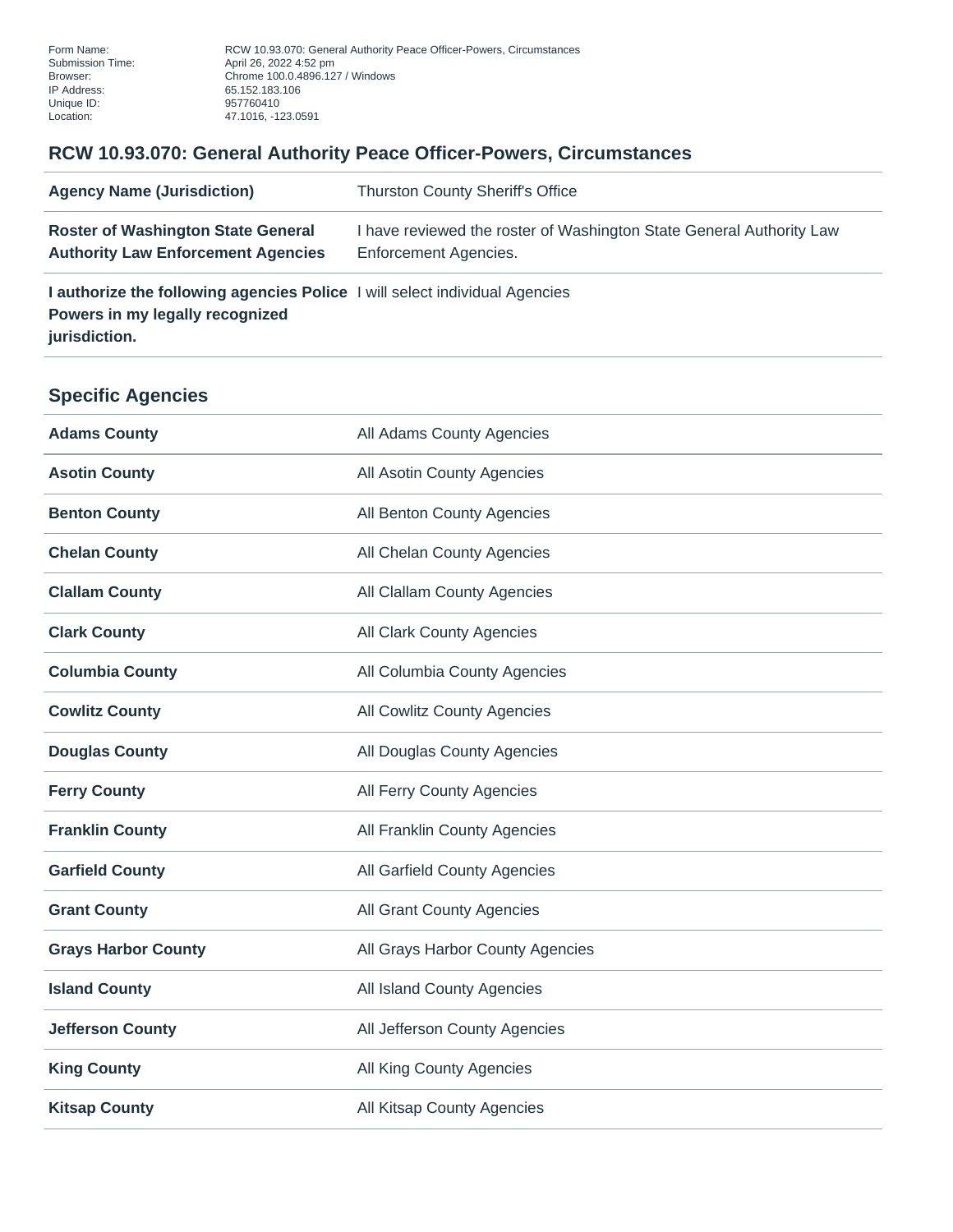| <b>Kittitas County</b>                     | All Kittitas County Agencies                                                                                                                                                                          |
|--------------------------------------------|-------------------------------------------------------------------------------------------------------------------------------------------------------------------------------------------------------|
| <b>Klickitat County</b>                    | All Klickitat County Agencies                                                                                                                                                                         |
| <b>Lewis County</b>                        | All Lewis County Agencies                                                                                                                                                                             |
| <b>Lincoln County</b>                      | All Lincoln County Agencies                                                                                                                                                                           |
| <b>Mason County</b>                        | All Mason County Agencies                                                                                                                                                                             |
| <b>Okanogan County</b>                     | All Okanogan County Agencies                                                                                                                                                                          |
| <b>Pacific County</b>                      | All Pacific County Agencies                                                                                                                                                                           |
| <b>Pend Oreille County</b>                 | All Pend Oreille County Agencies                                                                                                                                                                      |
| <b>Pierce County</b>                       | All Piece County Agencies                                                                                                                                                                             |
| <b>San Juan County</b>                     | All San Juan County Agencies                                                                                                                                                                          |
| <b>Skagit County</b>                       | All Skagit County Agencies                                                                                                                                                                            |
| <b>Skamania County</b>                     | All Skamania County Agencies                                                                                                                                                                          |
| <b>Snohomish County</b>                    | All Snohomish County Agencies                                                                                                                                                                         |
| <b>Spokane County</b>                      | All Spokane County Agencies                                                                                                                                                                           |
| <b>Stevens County</b>                      | All Stevens County Agencies                                                                                                                                                                           |
| <b>Thurston County</b>                     | Thurtston County Sheriff's Office<br>Evergreen State College Police Department<br>Lacey Police Department<br>Olympia Police Department<br><b>Tumwater Police Department</b><br>Yelm Police Department |
| <b>Wahkiakum County</b>                    | All Wahkiakum County Agencies                                                                                                                                                                         |
| <b>Walla Walla County</b>                  | All Walla Walla County Agencies                                                                                                                                                                       |
| <b>Whatcom County</b>                      | All Whatcom County Agencies                                                                                                                                                                           |
| <b>Whitman County</b>                      | All Whitman County Agencies                                                                                                                                                                           |
| <b>Yakima County</b>                       | All Yakima County Agencies                                                                                                                                                                            |
| <b>Final Authorization</b>                 |                                                                                                                                                                                                       |
| <b>Name of Authorizing Individual</b>      | John Snaza                                                                                                                                                                                            |
| <b>Job Title of Authorizing Individual</b> | Sheriff                                                                                                                                                                                               |

 $\overline{\phantom{a}}$